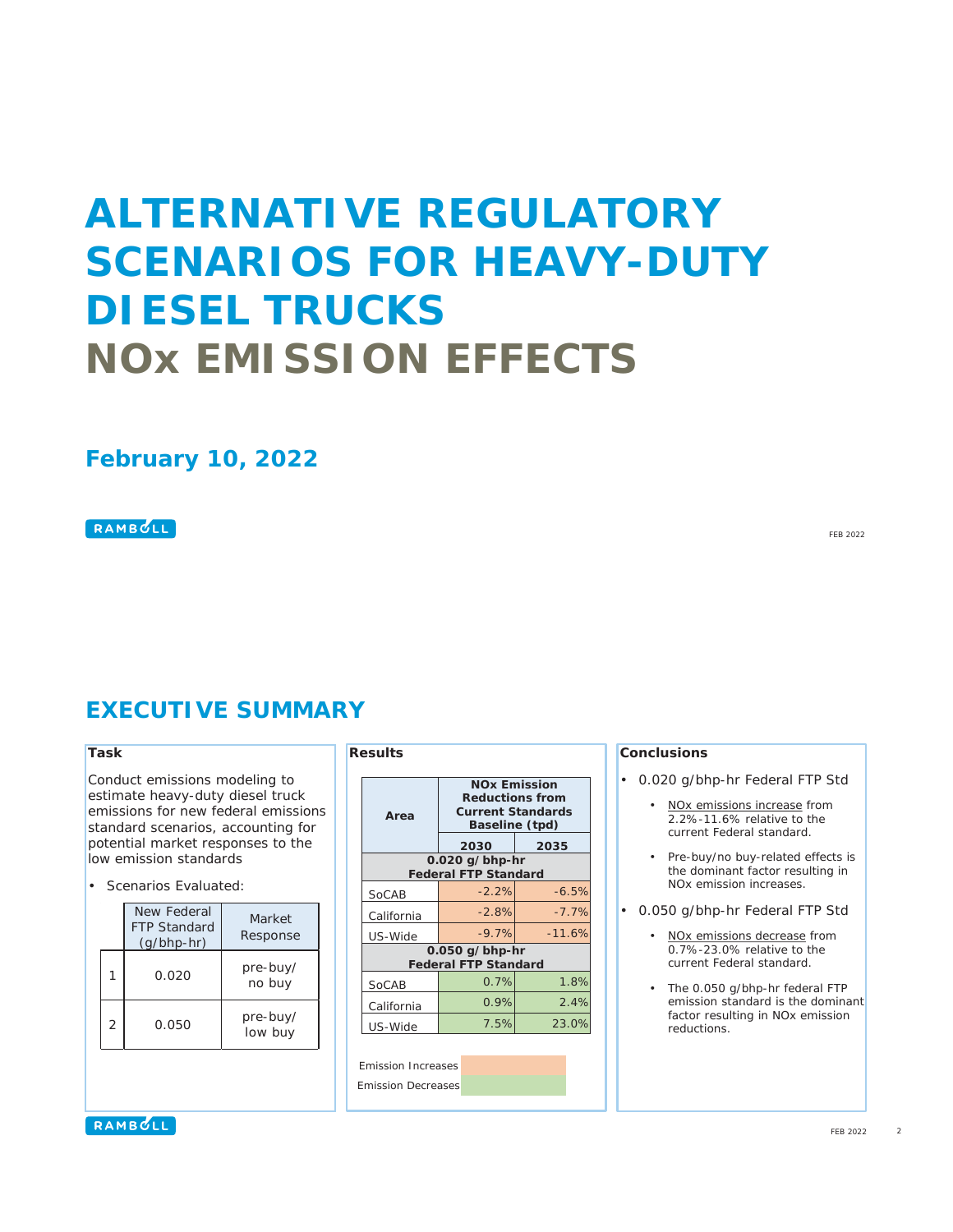### **OUTLINE**

- Purpose & Basis
- Scenarios
- NOx reduction methods
- Market response assumptions
- Emissions development methodology
- Results

#### RAMBULL

**SUMMARY OF PURPOSE & BASIS**

- **Purpose:** Compare NOx emissions under differing regulatory regimes for model year (MY) 2027+ medium-heavy-duty (MHD) and heavy-heavy-duty (HHD) trucks
- **California Certified Trucks Basis** (CARB HD Omnibus)
	- Inventory: CARB EMFAC2021 emission inventory (in-state vehicles); CARB Advanced Clean Truck (ACT) assumptions unchanged from EMFAC2021
- **Federal Certified Trucks Basis** (new, lower federal FTP standard)
	- **US, except California Inventory:** MOVES3 emission inventory with adjustments to account for emission standard effects on the NOx emission inventory for MHD and HHD trucks
	- **California Inventory:** CARB EMFAC2021 emission inventory with adjustments to account for emission standard effects on the NOx emission inventory for MHD and HHD trucks (out-of-state vehicles only)
	- Does not incorporate any changes for CARB Advanced Clean Truck (ACT) opt-in states
- **Market Response Assumptions**
	- **Pre-buy/no buy**: Increased sales prior to and no sales after implementation of 0.020 g/bhp-hr FTP standard.
		- Prior to New Standard: Implemented Scenario 3 from Ricardo PLC Pre-buy/Low buy Analysis
		- Subsequent to New Standard: Implemented no-buy for diesel trucks, x3 sales for natural gas trucks
	- **Pre-buy/low buy**: Increased sales prior to and decreased sales after implementation of 0.050 g/bhp-hr FTP standard.
		- Prior to New Standard: Implemented Scenario 3 from Ricardo PLC Pre-buy/Low buy Analysis with market response reduced by 50%
		- Subsequent to New Standard: Implemented mirror of Scenario 3 from Ricardo PLC Pre-buy/Low buy Analysis with market response reduced



FEB 2022

3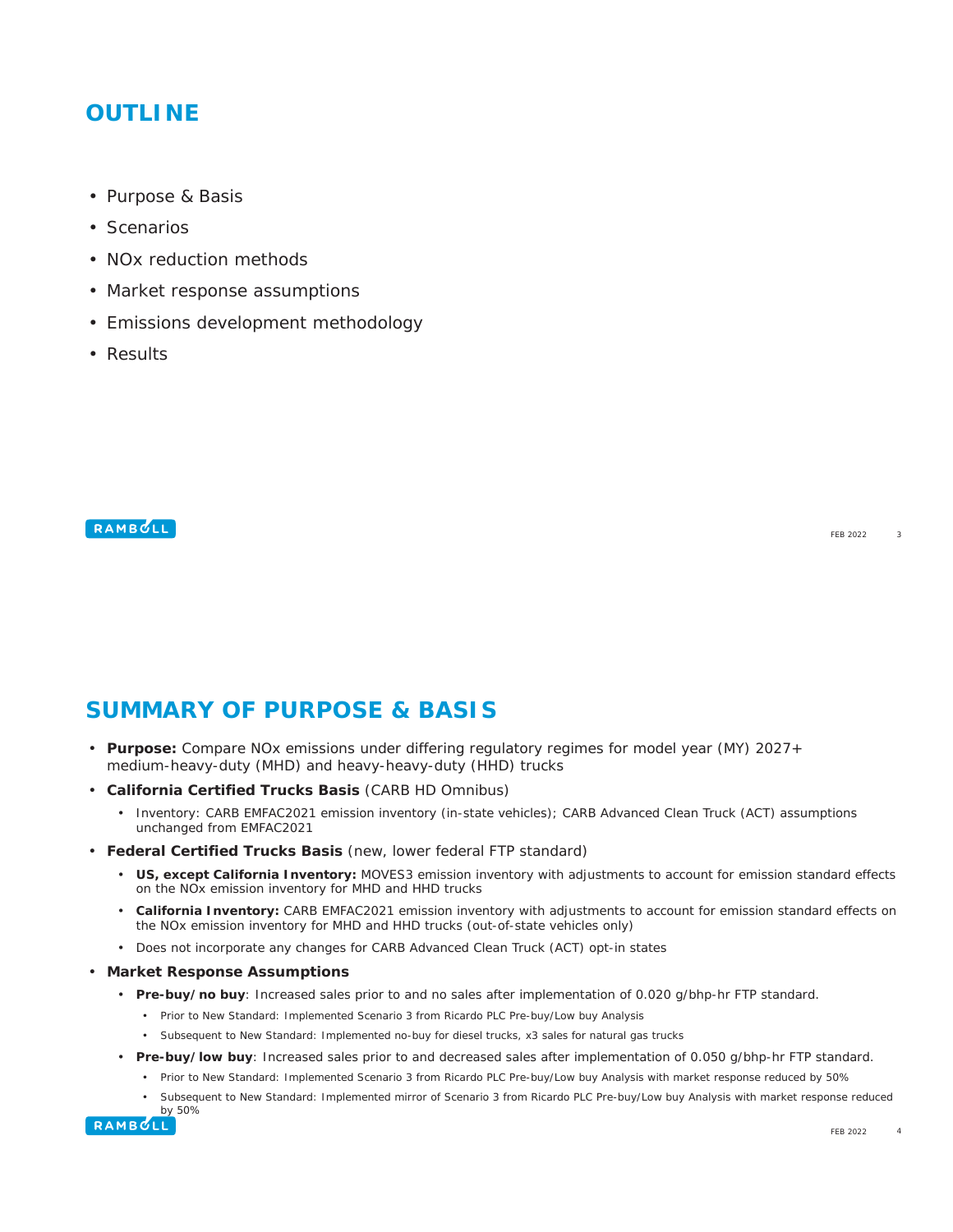### **SCOPE & KEY ASSUMPTIONS**

- **Pollutant**: NOx
- **Calendar Years (CYs):** 2030, 2035
- **Geographies**: California-wide, South Coast Air Basin (SoCAB)
- **Applicable Vehicles**: Diesel and Natural Gas MHD and HHD Trucks
- **Applicable Model Years (MYs)**:
	- Alternative Emission Standards: Engine model years 2027+ (corresponding to vehicle model years 2028+)
- **Current Standards Scenario** emissions are based on EMFAC2021 and MOVES3 with market response effects as applicable
- **New Federal Standard Scenario** emissions will be estimated based on 1) adjustment of EMFAC2021 (out-of-state MHD and HHD trucks only) emission rates by mode and scenario and 2) applicable market response effects

#### RAMBULL

FEB 2022 5

### **EMISSION SCENARIOS SUMMARY: EMISSION STANDARDS**

| <b>Scenario</b> | <b>FTP Emission Standard</b><br>$(g/bhp-hr)$<br>[market response] |                                                          |  |  |  |  |
|-----------------|-------------------------------------------------------------------|----------------------------------------------------------|--|--|--|--|
|                 | California                                                        | Federal                                                  |  |  |  |  |
| <b>Base</b>     | Model Years 2024-2026:                                            | <b>Existing Federal Standard</b><br>[no market response] |  |  |  |  |
| 1               | $0.050$ [pre-buy/low buy]<br>Model Years $2027 + 1$               | Model Years $2027 + 1$<br>$[0.020$ [pre-buy/no buy]      |  |  |  |  |
| $\mathcal{P}$   | $[0.020$ [pre-buy/no buy]                                         | Model Years $2027 + 1$<br>$[0.050$ [pre-buy/low buy]     |  |  |  |  |

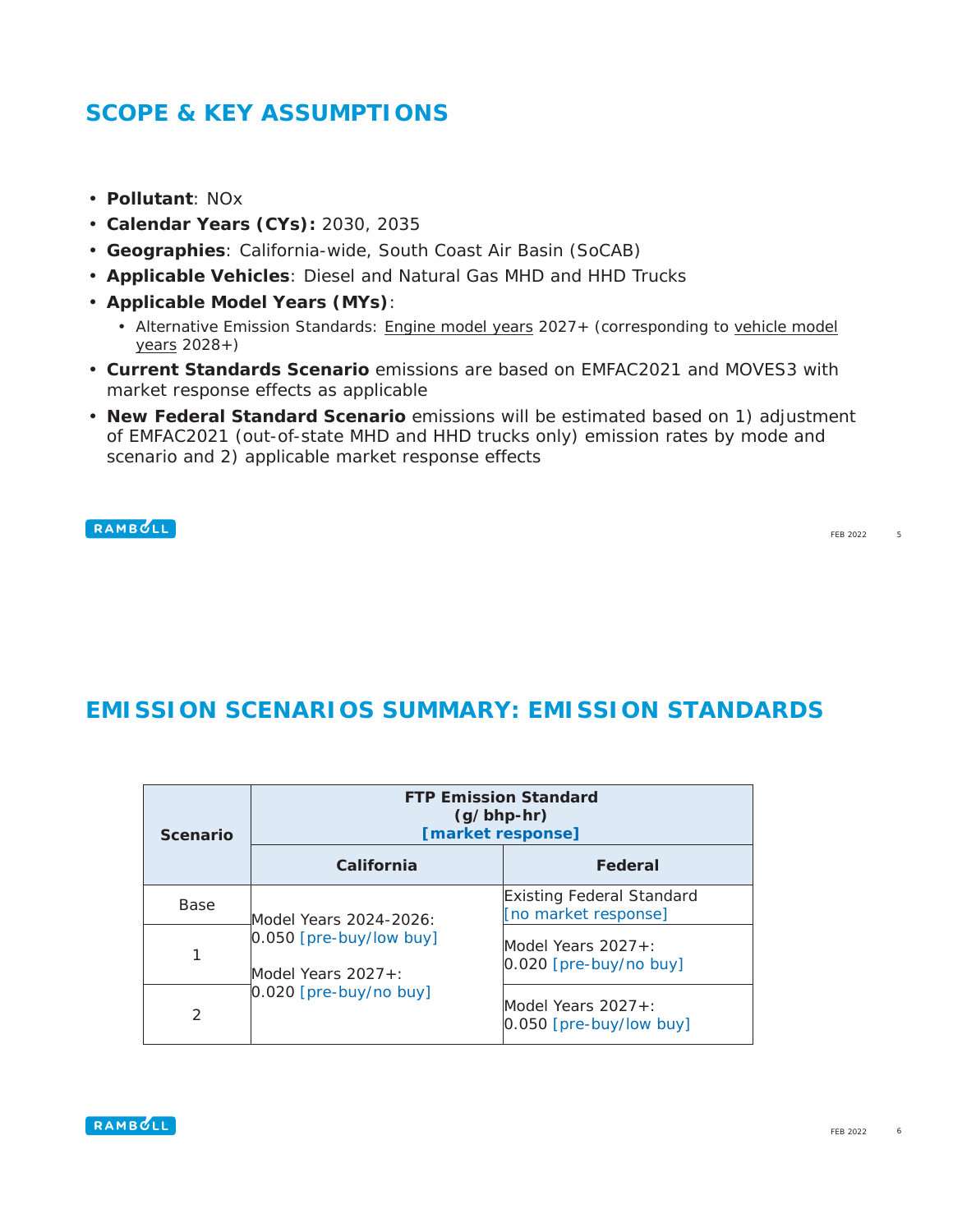# **EMISSION SCALARS BASIS BY FTP STANDARD**

| <b>Mode</b>                                       | <b>Units</b> | <b>Current</b><br>Federal<br>Program | <b>CARB</b><br><b>Omnibus</b><br>$2027 - 2030^{1,3}$ | <b>CARB</b><br><b>Omnibus</b><br>$2031 + 1.3$ | Federal<br>0.020<br>g/bhp-hr FTP | Federal<br>0.050<br>g/bhp-hr FTP |
|---------------------------------------------------|--------------|--------------------------------------|------------------------------------------------------|-----------------------------------------------|----------------------------------|----------------------------------|
| Running<br>Exhaust:<br><b>FTP</b>                 | g/bhp-hr     | 0.200                                | 0.020                                                | 0.020                                         | 0.020                            | 0.050                            |
| <b>MAW</b><br>Conformity<br>Factor                |              |                                      | 2.0                                                  | 1.5                                           | 1.5                              | 1.5                              |
| Running<br>Exhaust:<br>ZMR <sup>2</sup>           | g/mi         | 0.600                                | 0.157                                                | 0.118                                         | 0.118                            | 0.295                            |
| <b>Extended</b><br><b>I</b> dle<br><b>Exhaust</b> | q/hr         | 30                                   | 5                                                    | 5                                             | 5                                | 10                               |

<sup>1</sup> Emission changes applied to only to engine model years 2027+ corresponding to EMFAC vehicle model years 2028+

<sup>2</sup> Running Exhaust: ZMR = Running Exhaust: FTP x MAW Correction Factor x 3.93 bhp-hr/mi

<sup>3</sup> CARB Advanced Clean Truck (ACT) assumptions unchanged from EMFAC2021

FEB 2022 7

# **EMFAC SCENARIOS EMISSION STANDARDS: SCALARS SUMMARY**

| <b>EMFAC Input</b>                 | Federal<br>0.020 g/bhp-hr FTP<br>(relative to 0.20 g/bhp-hr<br>FTP) | Federal<br>0.050 g/bhp-hr FTP<br>(relative to 0.20 g/bhp-hr<br>FTP) |  |  |
|------------------------------------|---------------------------------------------------------------------|---------------------------------------------------------------------|--|--|
| Running Exhaust: ZMR <sup>1</sup>  | 0.20                                                                | 0.49                                                                |  |  |
| Start Exhaust <sup>1,2</sup>       | 0.20                                                                | 0.49                                                                |  |  |
| Extended Idle Exhaust <sup>1</sup> | 0.17                                                                | 0.33                                                                |  |  |

<sup>1</sup> Emission changes applied to only to engine model years 2027+ corresponding to vehicle model years 2028+

<sup>2</sup> Start exhaust changes are assumed equivalent to running exhaust changes

• For California, 1) first purchased in-state vehicles conform to CARB HD Omnibus emission standards and 2) first purchased out-of-state (OOS) conform to federal standards

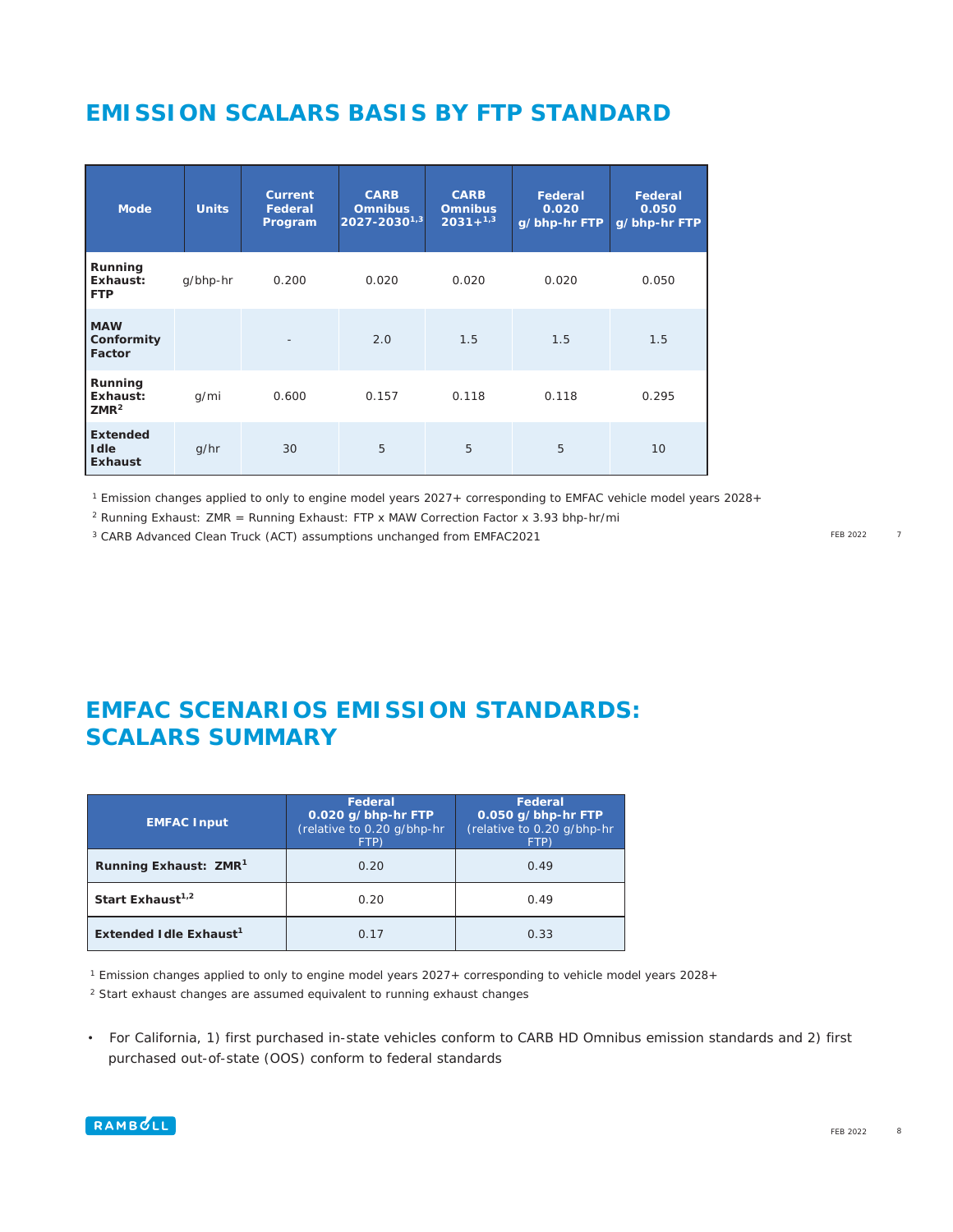### **MARKET RESPONSE ASSUMPTIONS (PRE-BUY/NO BUY AND PRE-BUY/LOW BUY)**

| <b>Engine Model Year</b><br><b>Relative to New</b><br><b>Standard</b> | Pre-buy/ low buy<br>0.050 g/bhp-hr standard |                |               |               | Pre-buy/ no buy<br>0.020 g/bhp-hr standard |                |               |                      |
|-----------------------------------------------------------------------|---------------------------------------------|----------------|---------------|---------------|--------------------------------------------|----------------|---------------|----------------------|
| Implementation                                                        | <b>DsI HHD</b>                              | <b>DsI MHD</b> | <b>NG HHD</b> | <b>NG MHD</b> | <b>DsI HHD</b>                             | <b>DsI MHD</b> | <b>NG HHD</b> | ING MHD <sup>a</sup> |
| $3+$ Years Prior to<br>Implementation                                 | 0%                                          | $0\%$          | 0%            | 0%            | $0\%$                                      | $0\%$          | $0\%$         | $0\%$                |
| 2 Years Prior to<br>Implementation                                    | $+1.20%$                                    | $+2.09%$       | 0%            | 0%            | $+2.40%$                                   | $+4.17%$       | $0\%$         | $0\%$                |
| 1 Year Prior to<br>Implementation                                     | $+17.73%$                                   | $+16.36%$      | 0%            | 0%            | $+35.45%$                                  | $+32.71%$      | $0\%$         | 0%                   |
| Year 1 of Applicability                                               | $-17.73%$                                   | $-16.36%$      | 0%            | 0%            | $-100%$                                    | $-100%$        | $+200%$       | $+200%$              |
| Year 2 of Applicability                                               | $-1.20%$                                    | $-2.09\%$      | 0%            | $0\%$         | $-100%$                                    | $-100%$        | $+200%$       | $+200%$              |
| 3+ Years of<br>Applicability                                          | 0%                                          | $0\%$          | 0%            | 0%            | $-100%$                                    | $-100%$        | $+200%$       | $+200%$              |

Fleet Population: percent change by engine model year

a MOVES3 does not include any natural gas fueled-MHD trucks, therefore, the increase to natural gas

fleet population applies only to HHD trucks outside of California

#### **RAMBOLL**

FEB 2022 9

### **SUMMARY OF EMISSION INVENTORY BASIS**

- **California** emissions based on CARB EMFAC2021
- **US, outside California** emissions based on EPA MOVES3. MOVES3 was run for USwide and California-wide geographies. US, outside of California emissions and activity were generated by subtracting MOVES3 output from California from MOVES3 US-wide output. To generate US- and California-wide emissions, MOVES3 was run at the national scale (i.e., MOVES3 national defaults, rather than county-level inputs, were used for parameters such as age distribution, speed regimes, etc.).

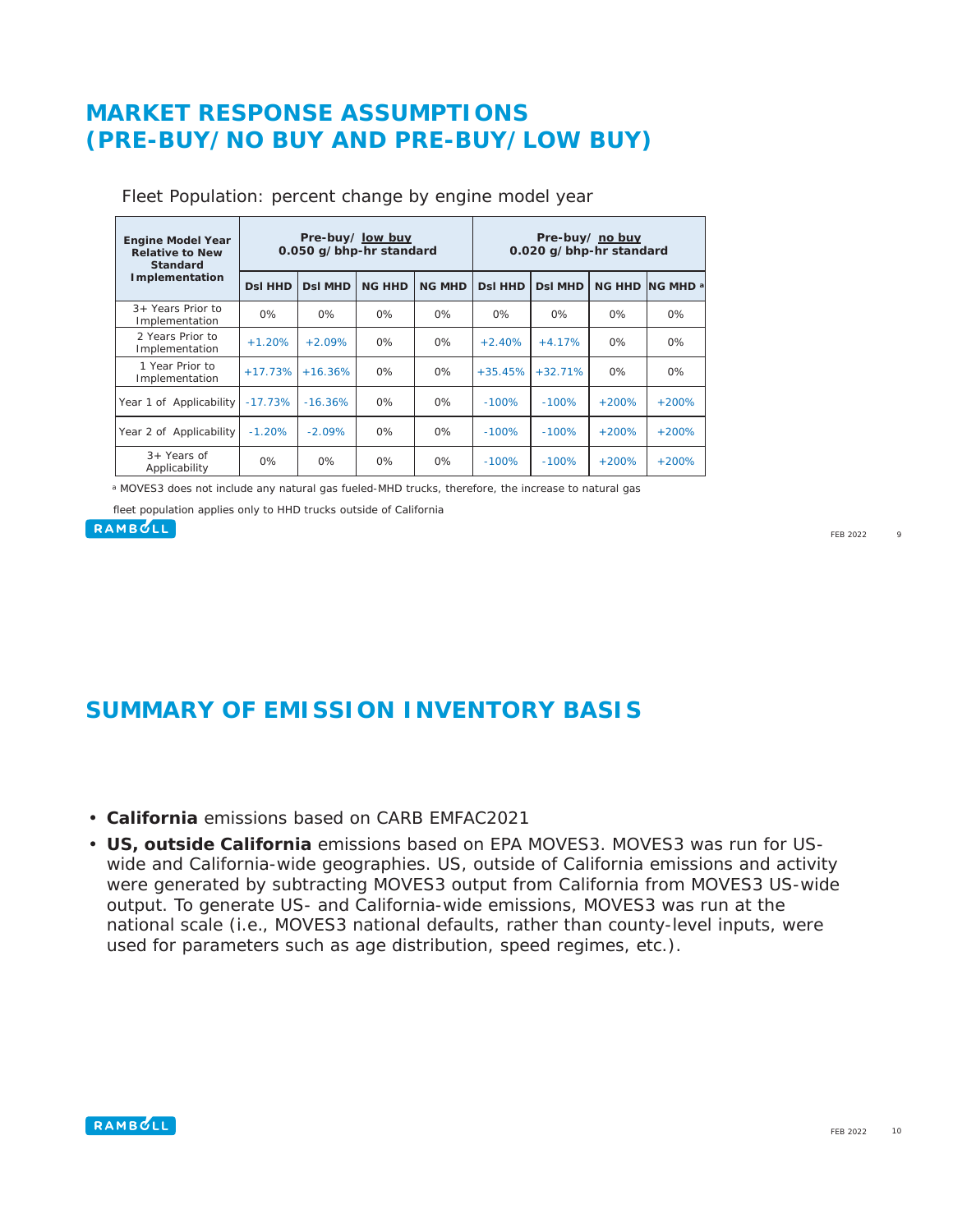# **CALIFORNIA EMISSIONS DEVELOPMENT METHODOLOGY**



RAMBOLL

FEB 2022 11

## **US-WIDE OUTSIDE OF CALIFORNIA EMISSIONS DEVELOPMENT METHODOLOGY**



RAMBULL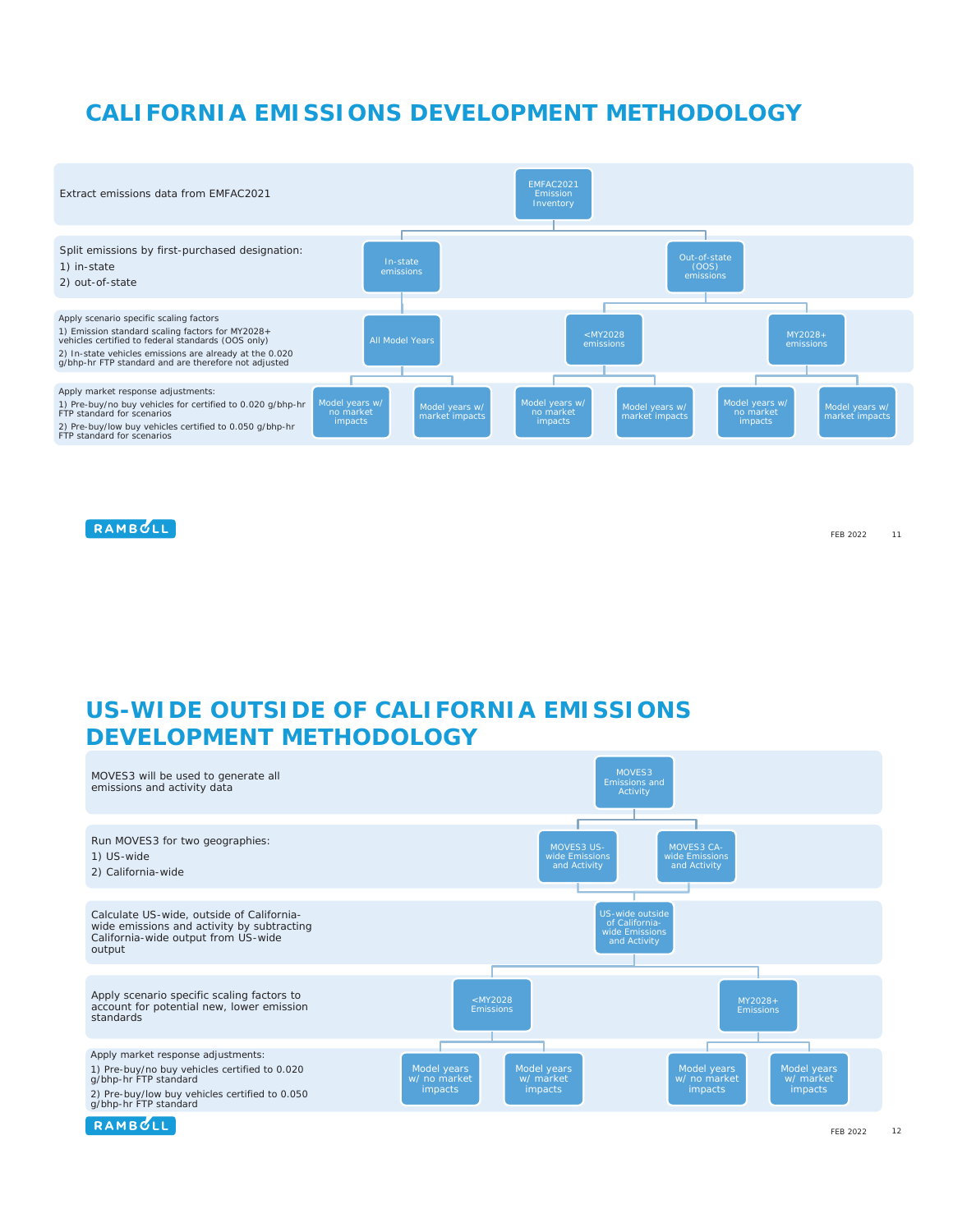# **ESTIMATED NOx REDUCTIONS BY GEOGRAPHY (tpd)**

| Scenario                    | <b>California Certified Vehicles</b>             |                                    |                                     | <b>Federal Certified Vehicles</b> | <b>Emissions Reduction from</b><br>Current Standards (tpd) c |          |         |  |  |  |
|-----------------------------|--------------------------------------------------|------------------------------------|-------------------------------------|-----------------------------------|--------------------------------------------------------------|----------|---------|--|--|--|
|                             | <b>FTP Standard</b><br>$(g/bhp-hr)$ <sup>a</sup> | <b>Market Effects</b>              | <b>FTP Standard</b><br>(g/bhp-hr) b | <b>Market Effects</b>             | 2030                                                         | 2035     |         |  |  |  |
| US-wide                     |                                                  |                                    |                                     |                                   |                                                              |          |         |  |  |  |
| Current<br><b>Standards</b> |                                                  |                                    | 0.200                               | <b>None</b>                       |                                                              |          |         |  |  |  |
| $\mathbf{1}$                |                                                  | Not applicable                     | 0.020                               | pre-buy/no buy                    | $-205.7$                                                     | $-236.0$ |         |  |  |  |
| $\overline{2}$              |                                                  |                                    | 0.050                               | pre-buy/low buy                   | 159.3                                                        | 469.1    |         |  |  |  |
| California-wide             |                                                  |                                    |                                     |                                   |                                                              |          |         |  |  |  |
| Current<br><b>Standards</b> |                                                  |                                    | 0.200                               | <b>None</b>                       |                                                              |          |         |  |  |  |
| 1                           | 0.050.<br>0.020                                  | pre-buy/low buy,<br>pre-buy/no buy |                                     | 0.020                             | pre-buy/no buy                                               | $-4.1$   | $-11.2$ |  |  |  |
| $\overline{2}$              |                                                  |                                    |                                     | pre-buy/low buy                   | 1.3                                                          | 3.4      |         |  |  |  |
| South Coast Air Basin       |                                                  |                                    |                                     |                                   |                                                              |          |         |  |  |  |
| Current<br><b>Standards</b> | 0.050,<br>pre-buy/low buy,<br>0.020              | 0.200                              | None                                |                                   |                                                              |          |         |  |  |  |
|                             |                                                  | pre-buy/no buy                     | 0.020                               | pre-buy/no buy                    | $-0.9$                                                       | $-2.6$   |         |  |  |  |
| $\overline{2}$              |                                                  |                                    | 0.050                               | pre-buy/low buy                   | 0.3                                                          | 0.7      |         |  |  |  |

a 0.050 g/bhp-hr standard applies to 2024-2026 and the 0.020 g/bhp-hr standard applies to 2027+ engine model years

b Federal FTP standards apply to 2027+ engine model years

<sup>c</sup> HD Trucks include MHD and HHD trucks

FEB 2022 13

### **ESTIMATED NOx % REDUCTIONS BY GEOGRAPHY**

| Scenario              | <b>California Certified Vehicles</b>  |                                    |                                       | <b>Federal Certified Vehicles</b> | % Reduction from Current<br>Standards $(\%)$ <sup>c</sup> |         |  |  |  |
|-----------------------|---------------------------------------|------------------------------------|---------------------------------------|-----------------------------------|-----------------------------------------------------------|---------|--|--|--|
|                       | <b>FTP Standard</b><br>$(g/bhp-hr)^a$ | <b>Market Effects</b>              | <b>FTP Standard</b><br>$(g/bhp-hr)^b$ | <b>Market Effects</b>             | 2030                                                      | 2035    |  |  |  |
| US-wide               |                                       |                                    |                                       |                                   |                                                           |         |  |  |  |
| Current<br>Standards  |                                       |                                    | 0.200                                 | <b>None</b>                       |                                                           |         |  |  |  |
| 1                     |                                       | Not applicable                     | 0.020                                 | pre-buy/no buy                    | $-9.7$                                                    | $-11.6$ |  |  |  |
| 2                     |                                       |                                    | 0.050                                 | pre-buy/low buy                   | 7.5                                                       | 23.0    |  |  |  |
| California-wide       |                                       |                                    |                                       |                                   |                                                           |         |  |  |  |
| Current<br>Standards  |                                       |                                    | 0.200                                 | <b>None</b>                       | $\qquad \qquad \blacksquare$                              | ٠       |  |  |  |
|                       | 0.050.<br>0.020                       | pre-buy/low buy,<br>pre-buy/no buy | 0.020                                 | pre-buy/no buy                    | $-2.8%$                                                   | $-7.7%$ |  |  |  |
| $\overline{2}$        |                                       |                                    | 0.050                                 | pre-buy/low buy                   | 0.9%                                                      | 2.4%    |  |  |  |
| South Coast Air Basin |                                       |                                    |                                       |                                   |                                                           |         |  |  |  |
| Current<br>Standards  |                                       |                                    | 0.200                                 | <b>None</b>                       |                                                           |         |  |  |  |
| 1                     | 0.050.<br>0.020                       | pre-buy/low buy,<br>pre-buy/no buy | 0.020                                 | pre-buy/no buy                    | $-2.2%$                                                   | $-6.5%$ |  |  |  |
| $\overline{2}$        |                                       |                                    | 0.050                                 | pre-buy/low buy                   | 0.7%                                                      | 1.8%    |  |  |  |

a 0.050 g/bhp-hr standard applies to 2024-2026 and the 0.020 g/bhp-hr standard applies to 2027+ engine model years

b Federal FTP standards apply to 2027+ engine model years

<sup>c</sup> HD Trucks include MHD and HHD trucks

Emission Decreases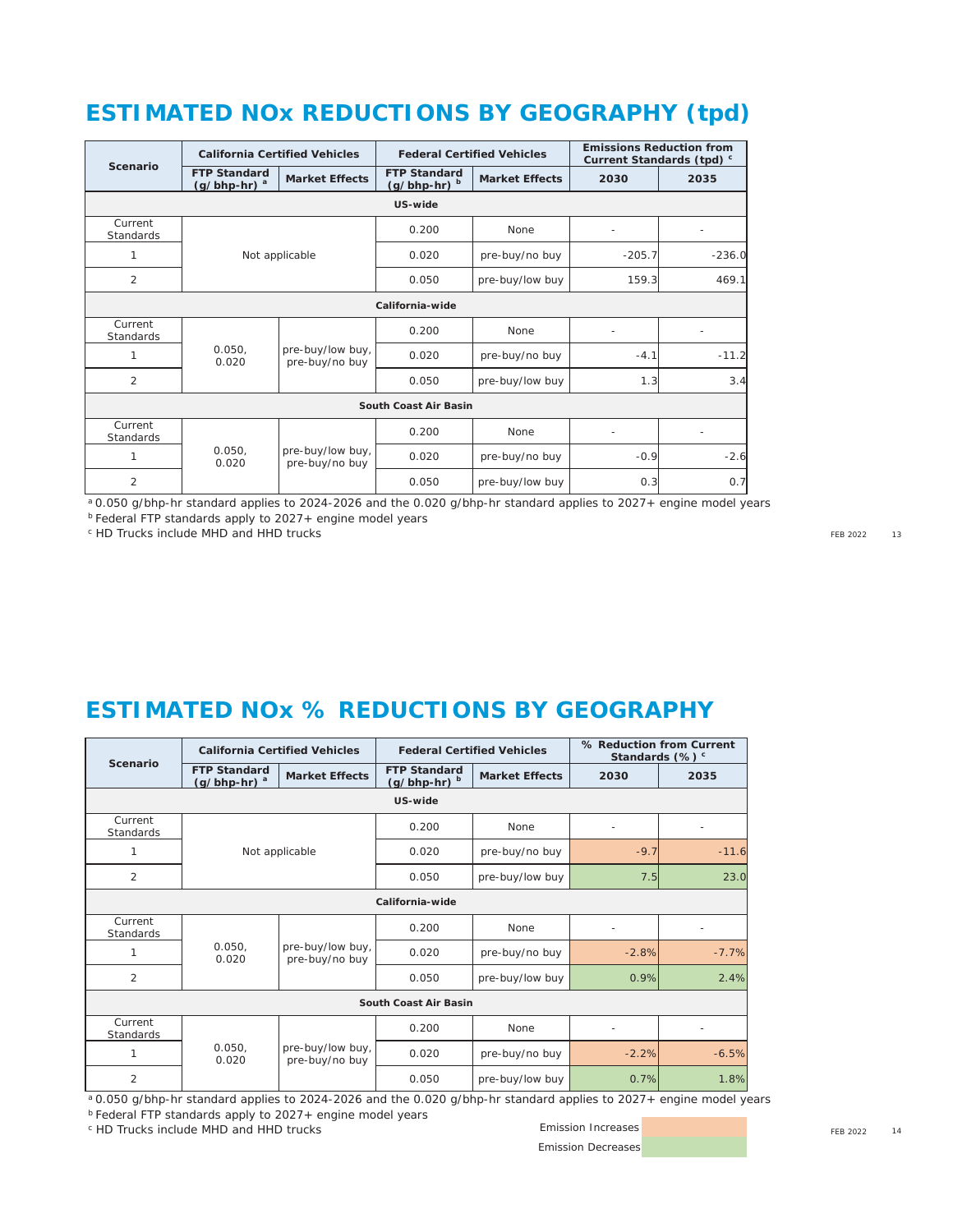# **DISCUSSION**

- Comparison of 0.020 g/bhp-hr FTP standard scenario to base case:
	- NOx emissions increases from 2.2%-11.6%.
	- **Main Reason for Emission Changes:** Pre-buy/no buy-related effects cause NOx emission increases. Diesel truck activity from 2027+ engine model years is shifted to older model years. The shift to older model year trucks results in higher emissions because older diesel trucks have higher accumulated mileage and therefore higher emission rates compared to newer trucks.
	- **Other Reasons for Emission Changes:** To a small extent, increased activity for low emissions, natural gas vehicles offsets emission increases due to the pre-buy/no buy market response.
	- **Factors that have No Effect on Emissions:** Under pre-buy/no buy market response assumptions, no vehicle certified to federal standards will meet the 0.020 g/bhp-hr FTP standard.
- Comparison of 0.050 g/bhp-hr FTP standard scenario to base case:
	- NOx emissions decreases from 0.7%-23.0%.
	- **Main Reason for Emission Changes:** Vehicles with engines certified to the 0.050 g/bhp-hr FTP standard (i.e., 2027+ engine model years) result in lower emissions compared to the base case 0.20 g/bhp-hr FTP standard.
	- **Other Reasons for Emission Changes:** Pre-buy/low buy market responses assumptions offset emission decreases due to the 0.050 g/bhp-hr Federal emission standard, to a small extent.

RAMBOLL

# **END**